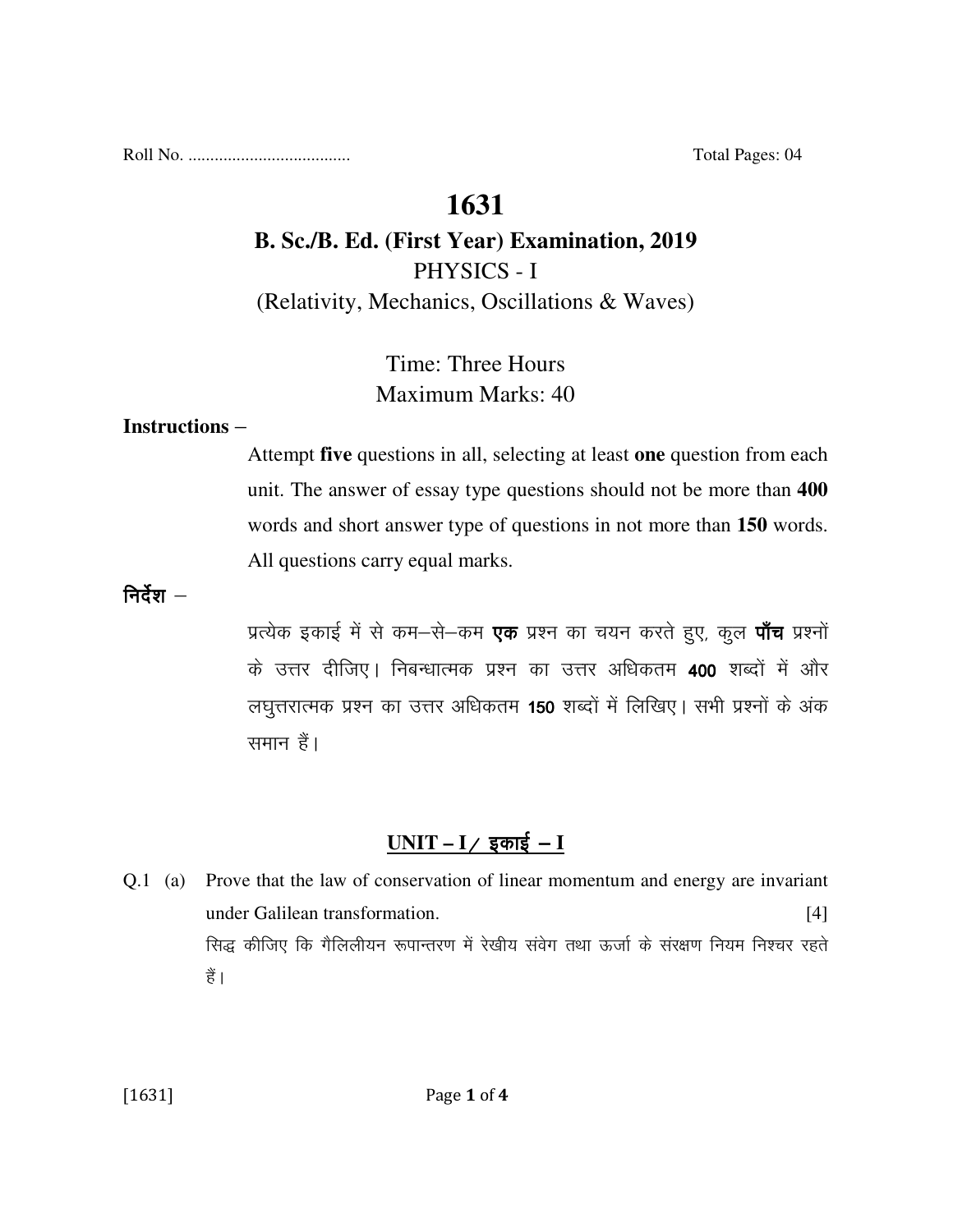(b) Position vector of a particle P in frame S and  $S'$  are- $\vec{r} = (6t^2 - 4t)\hat{i} + (-3t^3)\hat{j} + 4\hat{k}$  and  $\vec{r}' = (6t^2 - 3t)\hat{i} + (-3t^3)\hat{j} + 3\hat{k}$  meter respectively- (i) Find the velocity of frame  $S'$  relative to S. [2] (ii) Prove that the acceleration of particle in both frame is same. [2] किसी कण P का स्थिति सदिश किसी कार्तिय तंत्र S में निम्न है–  $\vec{r} = (6t^2 - 4t)\hat{\imath} + (-3t^3)\hat{\jmath} + 4\hat{k}$  मीटर तथा इसी कण की स्थिति एक तंत्र  $S'$  में  $\vec{r}^{\,\,\prime}=(6t^2-3t)\hat{\imath}+(-3t^3)\hat{\jmath}+3\hat{k}$  मीटर हो, तो–  $\displaystyle{\mathrm{(i)}\quad S}$  के सापेक्ष  $\displaystyle{S'}$  का वेग ज्ञात कीजिए। (ii) सिद्ध कीजिए कि दोनों तंत्रों में कण का त्वरण समान है।  $OR$  / अथवा

# Q.1 (a) Describe the working of Michelson-Morley experiment. Discuss its negative results. [4] माइकेल्सन मोरले प्रयोग की कार्यप्रणाली का वर्णन कीजिए तथा इसके ऋणात्मक परिणामों की व्याख्या कीजिए।

 (b) A bird is flying with 40km/hr velocity due north: A train is moving with 40km/hr due east. Find the velocity and direction of the bird w.r.t. a passenger in the train.  $[4]$ 

एक चिडिया 40km/hr के वेग से उत्तर दिशा में उड रही है। एक रेलगाडी 40km/hr के वेग से पूर्व दिशा में जा रही है। रेलगाड़ी में बैठे एक यात्री को चिड़िया किस वेग से व किस दिशा में उडती दिखाई देगी?

## $UNIT - II /$  इकाई  $- II$

Q.2 (a) Derive the expression for the moment of inertia of solid sphere about its diameter. [4] एक ठोस गोले का इसके व्यास के सापेक्ष जड़त्व आघूर्ण का व्यंजक ज्ञात कीजिए। (b) Find the expression for rotational motion of a rigid body. [4] दृढ़ पिण्ड की घूर्णन गति का व्यंजक प्राप्त कीजिए।

### $OR$  / अथवा

- Q.2 (a) Derive the differential equation of motion under central force. [4] केन्द्रिय बलों के अधीन गति का अवकल समीकरण व्युत्पन्न कीजिए।
	- (b) State and derive Kepler's laws of planetary motion. [4] केपलर के ग्रहों की गति के नियमों का उल्लेख कर इन्हें व्युत्पन्न करो।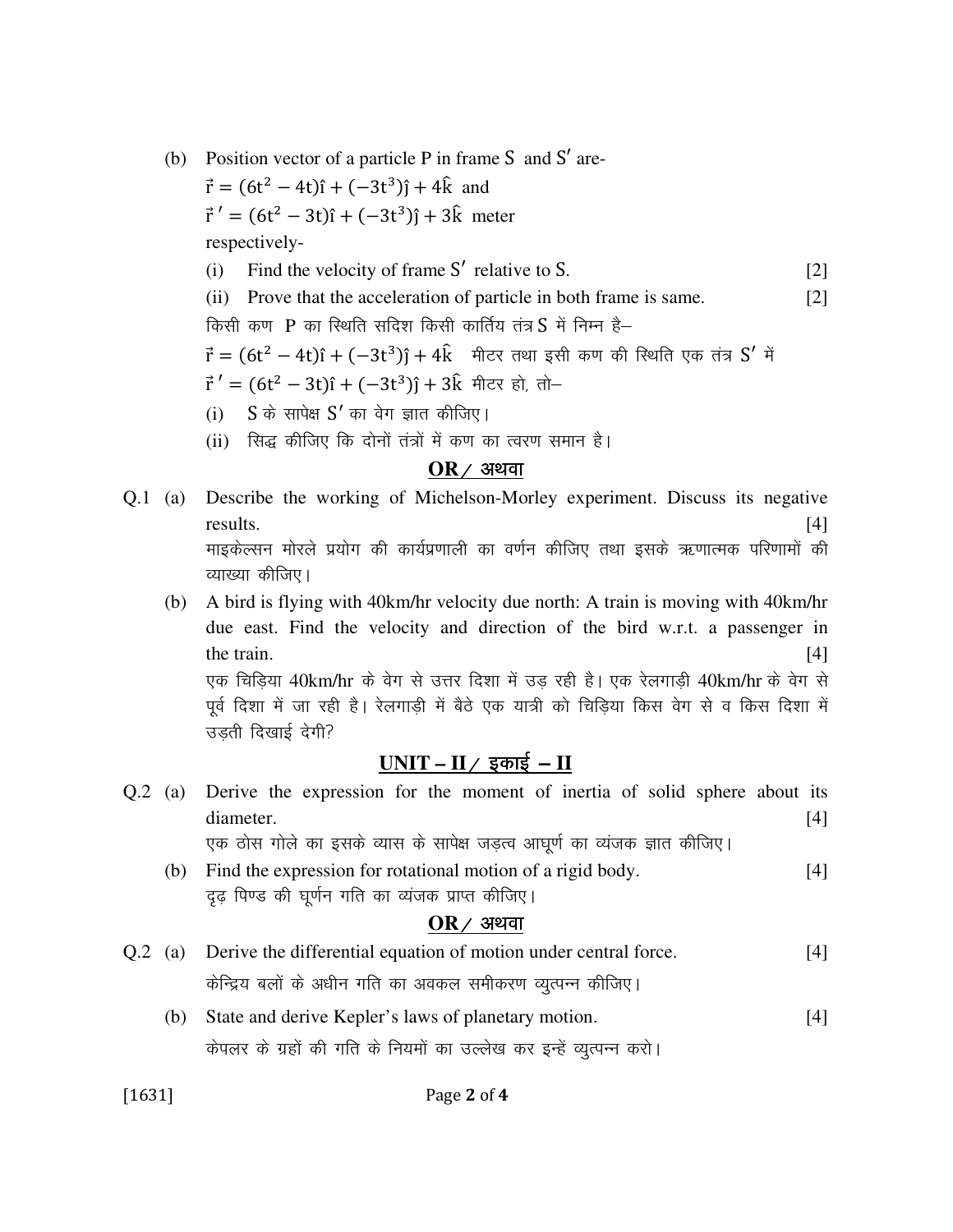### $UNIT - III /$  इकाई – III

Q.3 (a) Explain the electrical oscillations in an L-C circuit and derive the formula for its time period. [4] L-C परिपथ में उत्पन्न विद्युत दोलन को समझाइए तथा इसके आवर्तकाल का व्यंजक प्राप्त कीजिए। (b) What is torsional oscillator? Explain. [4]

मरोडी दोलक क्या है? समझाइए।

#### $OR$ / अथवा

Q.3 What is simple harmonic motion? Obtain differential equation for a particle in a parabolic potential well. Describe the expression for displacement and velocity of the oscillator. [8] सरल आवर्ती दोलन किसे कहते हैं? परवलयी विभव कूप में एक कण की सरल आवर्त गति के लिए अवकल समीकरण ज्ञात कीजिए। दोलक के विस्थापन तथा वेग के व्यंजक प्राप्त कीजिए।

## $UNIT - IV /$  इकाई  $- IV$

Q.4 What do you mean by damped harmonic oscillator? Determine the total energy, average power dissipation and quality factor of a damped harmonic oscillator. [8] अवमन्दित आवर्त दोलक क्या होता है? एक अवमन्दित दोलक की कुल ऊर्जा, औसत शक्ति क्षय एवं विशेषता गुणांक के व्यंजक प्राप्त कीजिए।

#### $OR$  / अथवा

- Q.4 (a) What is meant by coupled oscillators? Write equation of motion of coupled oscillators. [4] युग्मित दोलक से क्या अभिप्राय है? युग्मित दोलकों की गति के समीकरण लिखिए।
	- (b) Two inductively coupled identical circuits each having a natural frequency 600Hz have coupling coefficient 0.44. Determine the two normal mode of frequency. [4] दो प्रेरकत्व युग्मित सामान्य परिपथ में प्रत्येक की स्वाभाविक आवृत्ति 600Hz है। इनका युग्मन गुणांक 0.44 है। दो सामान्य विधाओं की आवृत्ति ज्ञात कीजिए।